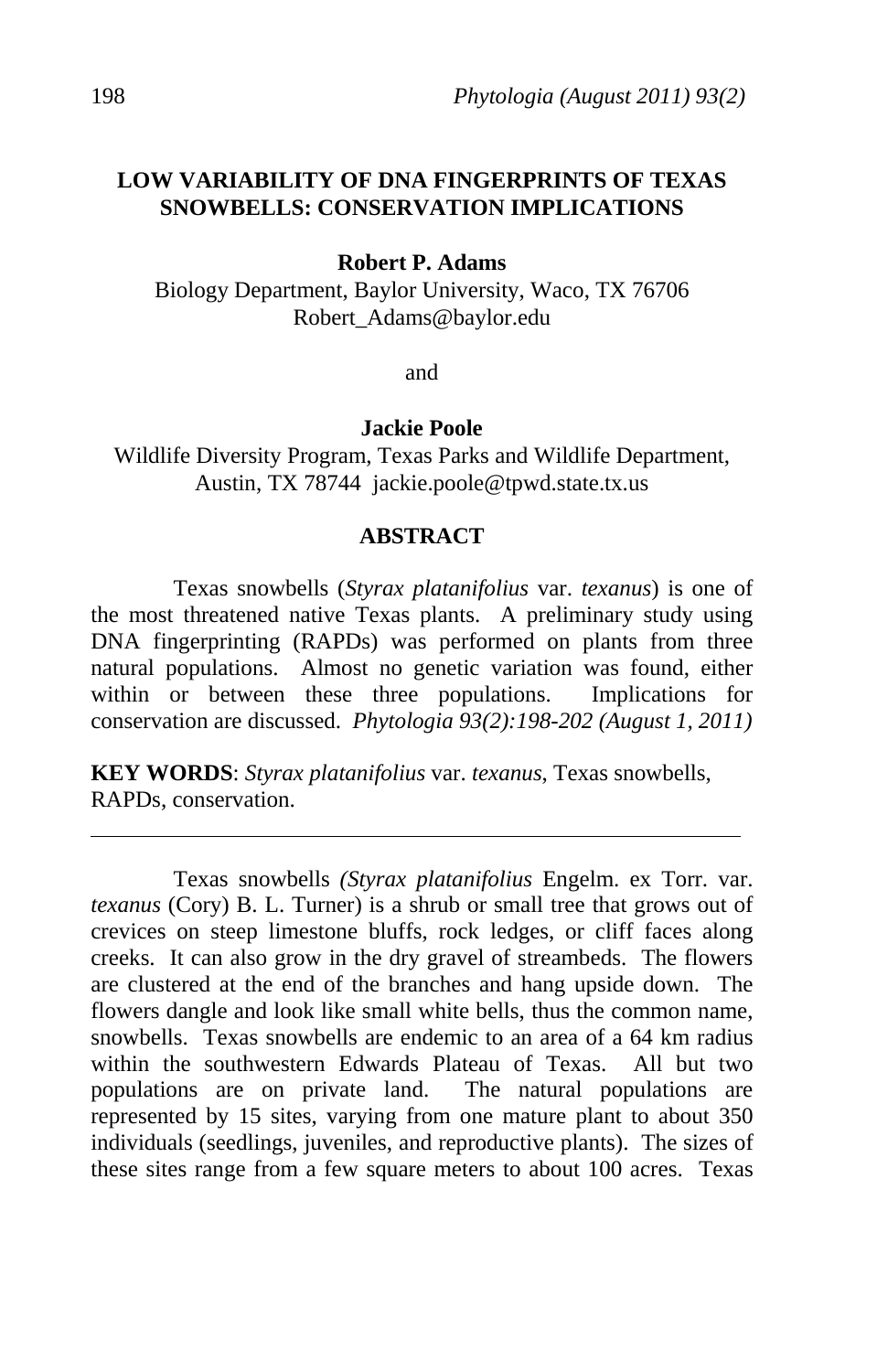snowbells are in cultivation at the San Antonio Botanical Center and in seed storage at the Wildflower Center in Austin (as part of their Center for Plant Conservation collection). Several dozen new populations representing hundreds of individuals have been reintroduced on private lands through the efforts of J. David Bamberger, his staff, and volunteers.

 Fritsch (1996) examined 24 isozymes from 36 individuals of *S. platanifolius* in west Texas and found low levels of variation both within and among three populations. He concluded that there was no evidence of polyploidy and the gene flow between populations appeared to be high (but with a reservation that the methods may not be accurate). Later, Fritsch (1997) recognized three subspecies (*stellatus*, *texanus*, and *youngiae*), these subsequently treated as varieties by Turner and Nesom (2000). Fritsch (2001) further examined the phylogeny of *Styrax* using nrDNA and cpDNA data and found no differences between *S*. *platanifolius* var. *mollis*, var. *stellatus* and var. *texanus*.

 The purpose of this paper is to report on a preliminary study of variation within and between three natural populations of Texas snowbells using RAPDs (Random Amplified Polymorphic DNAs).

### **MATERIALS AND METHODS**

 Specimens collected: leaves were collected from 10 trees in three populations of var. *texanus* by J. Poole (10 Nov 2003: C1-C10 (= lab # *Adams 10091-10101*), Corbin property, sse of Dolan Falls, Val Verde Co., Texas; DF2, 31, 41, 45, 108a, 111, 123, 129, 141, 154, 164 (= lab # *Adams 10101-10111*), Dolan Falls Preserve, Val Verde Co., Texas; GV1, 6, 7, 7-3, 8, 17, 20, 25, 25a (= lab # *Adams 10112-10120*), Greenwood Valley, Ranch, Edwards Co. , Texas.

 One gram (fresh weight) of the foliage was placed in 20 g of activated silica gel and transported to the lab, thence stored at -20 $\degree$  C until the DNA was extracted. DNA was extracted using the Qiagen DNeasy mini kit (Qiagen Inc., Valencia CA). The RAPD analyses follow that of Adams and Demeke (1993). Sixteen ten-mer primers were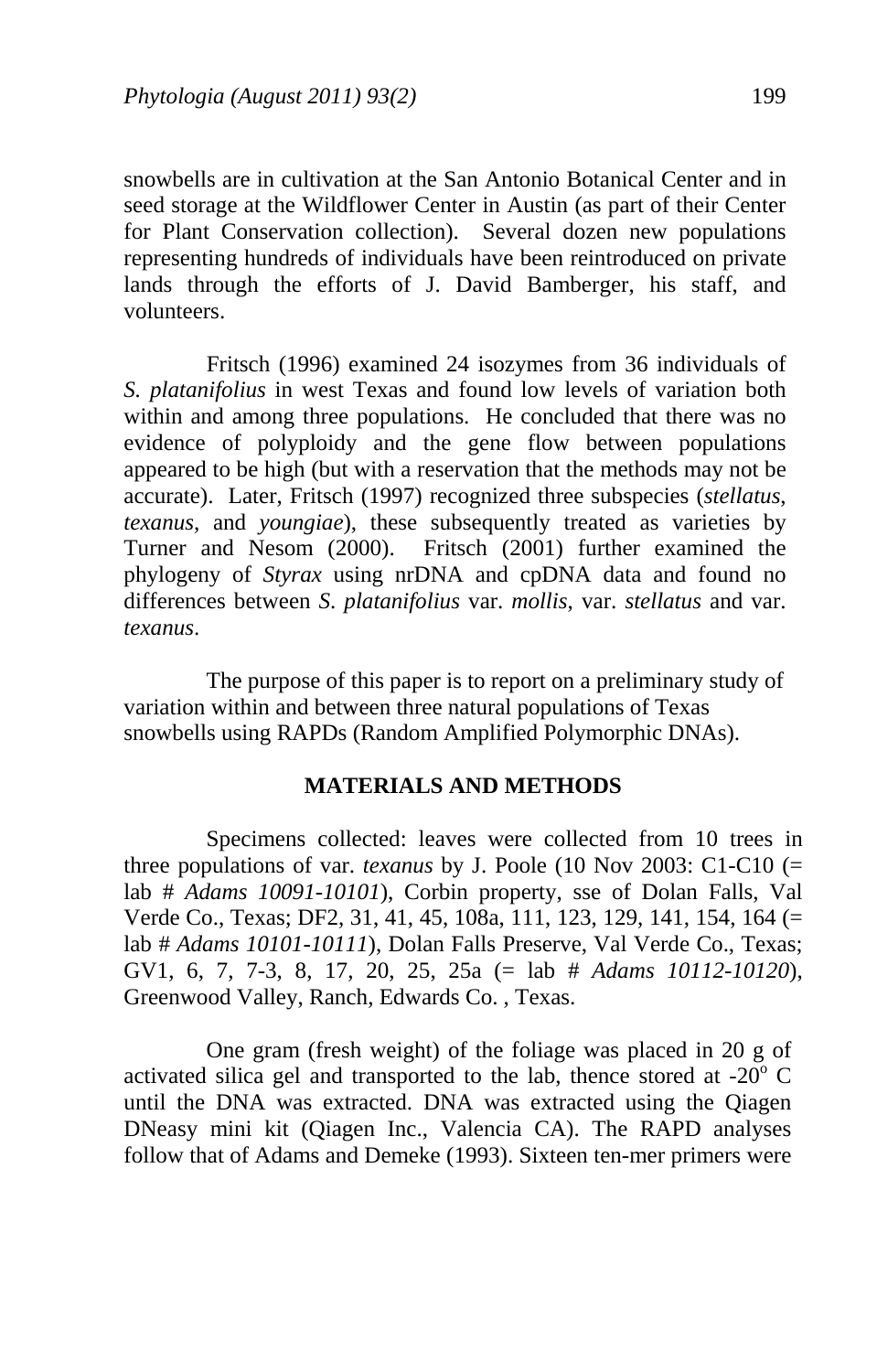purchased from the University of British Colombia (5'-3'): 116, 153, 184, 204, 212, 218 239, 244, 250, 265, 338, 347, 375, 389, 413, 431.

 PCR stock solutions (Taq, primer, buffer) were made in bulk so that all the PCR reaction tubes for a primer were prepared using the same bulk stock. This is a critical factor for minimizing variation in band intensities from sample to sample (see Adams, Flournoy and Pandey, 1998, for protocols to minimize PCR band variation). PCR was performed in a volume of 15 µl containing 50 mM KCl, 10 mM Tris-HCl (pH 9), 2.0 mM  $MgCl<sub>2</sub>$ , and 0.1% Triton X-100, 0.2 mM of each dNTPs, 0.36 µM primers, 0.3 ng genomic DNA, 15 ng BSA and 0.6 unit of Taq DNA polymerase (Promega). A negative control PCR tube containing all components, but no genomic DNA, was run with each primer to check for contamination. DNA amplification was performed in an MJ Programmable Thermal Cycler (MJ Research, Inc.). Samples were run in duplicate to insure reproducibility (Adams, Flournoy and Pandey, 1998). A temperature profile was obtained for each well of the thermocycler to be sure that no variation existed among wells in the heating cooling block. The thermal cycle used was: 94 $^{\circ}$ C (1.5 min) for initial strand separation, then 40 cycles of 40 $^{\circ}$ C (2 min),  $72^{\circ}$ C (2 min),  $91^{\circ}$ C (1 min). Two additional steps were used:  $40^{\circ}$ C (2 min) and  $72^{\circ}$ C (5 min) for final extension. The temperature inside a PCR tube with 15µl buffer was monitored with a temperature probe for each step for each of the 40 cycles (Adams, Flournoy and Pandey, 1998) to insure that each cycle met temperature specifications and that each PCR run was exactly the same. Amplification products were analyzed by electrophoresis on 1.5% agarose gels, 75V, 55 min, and detected by staining with ethidium bromide. The gels were photographed over UV light using Polaroid film 667 and scanned to digital images. The digital images were size normalized in reference to pGem® DNA size markers before band scoring.

## **RESULTS AND DISCUSSION**

 The 16 primers utilized resulted in 120 bands. In general, there was very little if any variation among individuals or between populations. Figure 1 shows bands for primers 218, 244, and 431. Notice that most of the individuals have identical DNA bands. RAPD 244 reveals 5 mutations scattered among the 3 populations. The other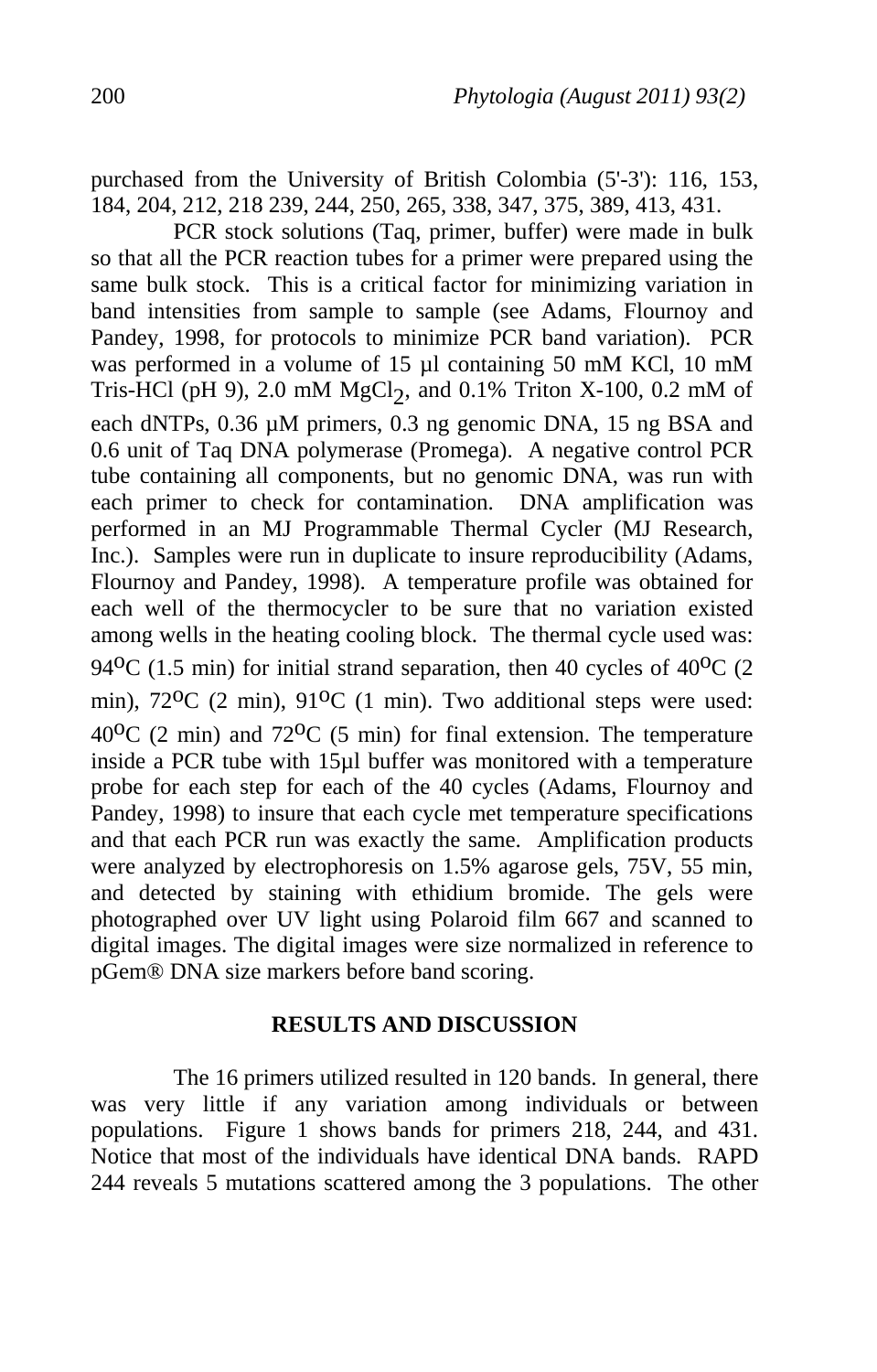13 primers resulted in similar patterns with little or no variation among individuals. Fritsch (1996) found very low diversity in isozymes in S. *platanifolius* populations in west Texas and concluded they had undergone a genetic bottleneck. The present preliminary data seems to confirm his data.



Figure 1. Banding patterns for individuals from three populations for three RAPD primers. The arrows indicate missing bands.

# **CONCLUSIONS**

 The present data, although preliminary, are concordant with the isozyme data (Fritsch, 1996) that there is very little genetic variation among Texas snowbells. It appears that conservation of several natural